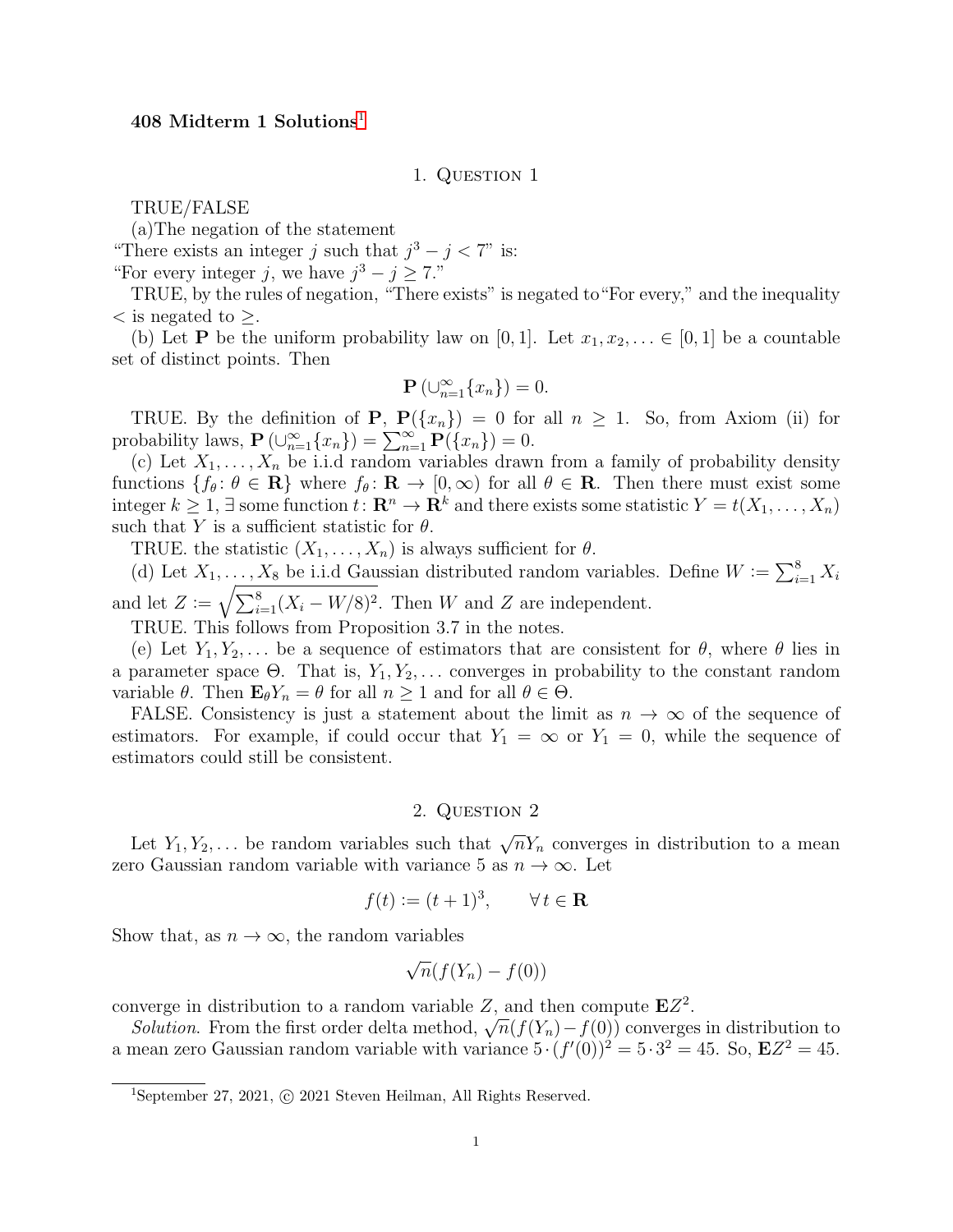## 3. Question 3

Let  $\theta$  be a an unknown real parameter, and suppose a random variable X has PDF

$$
f(x) := \begin{cases} 1, & \text{if } \theta \leq x \leq \theta + 1 \\ 0, & \text{otherwise.} \end{cases}
$$

- Find a method of moments estimator for  $\theta$ .
- Find a method of moments estimator for  $\theta^2$ .

Solution. We have

$$
\mathbf{E}X = \int_{\mathbf{R}} x f(x) dx = \int_{\theta}^{\theta+1} x dx = (1/2)[(\theta+1)^2 - \theta^2] = \theta + 1/2.
$$

That is,  $\theta = \mathbf{E}X - 1/2$ . So, a method of moments estimator for  $\theta$  is

$$
-1/2 + \frac{1}{n} \sum_{i=1}^{n} X_i.
$$

We have

$$
\mathbf{E}X^2 = \int_{\mathbf{R}} x^2 f(x) dx = \int_{\theta}^{\theta+1} x^2 dx = (1/3)((\theta+1)^3 - \theta^3) = \theta^2 + \theta + 1/3.
$$

That is,

$$
\theta^2 = \mathbf{E}X^2 - \theta - 1/3 = \mathbf{E}X^2 - (\theta + 1/2) + 1/6 = \mathbf{E}X^2 - \mathbf{E}X + 1/6
$$

So, a method of moments estimator for  $\theta^2$  is

$$
1/6 + \frac{1}{n} \sum_{i=1}^{n} X_i^2 - \frac{1}{n} \sum_{i=1}^{n} X_i.
$$

Alternatively, since  $\theta^2 = (\mathbf{E}X - 1/2)^2$ , another method of moments estimator for  $\theta^2$  is

$$
\left(-\frac{1}{2} + \frac{1}{n} \sum_{i=1}^{n} X_i\right)^2.
$$

# 4. QUESTION 4

Let  $X_1, \ldots, X_n$  be a random sample of size n from a Bernoulli distribution with parameter  $0 < \theta < 1$ . (That is,  $P(X_1 = 1) = \theta$  and  $P(X_1 = 0) = 1 - \theta$ , with  $\theta$  unknown.)

Show that  $Y := X_1 + \cdots + X_n$  is a sufficient statistic for  $\theta$ .

Solution 1. Let  $x_1, \ldots, x_n \in \{0, 1\}$  and let  $0 \le y \le n$  be an integer. Then Y has a binomial distribution with parameters n and  $\theta$ . We may assume that  $y = x_1 + \cdots + x_n$ , otherwise there is nothing to show. Then,

$$
\mathbf{P}((X_1, \dots, X_n) = (x_1, \dots, x_n) | Y = y) = \frac{\mathbf{P}((X_1, \dots, X_n) = (x_1, \dots, x_n), Y = y)}{\mathbf{P}(Y = y)}
$$
\n
$$
= \frac{\mathbf{P}((X_1, \dots, X_n) = (x_1, \dots, x_n))}{\mathbf{P}(Y = y)} = \frac{\prod_{i=1}^n \mathbf{P}(X_i = x_i)}{\prod_{i=1}^n \theta^{x_i} (1 - \theta)^{1 - x_i}}
$$
\n
$$
= \frac{\theta^y (1 - \theta)^{n - y}}{\binom{n}{y} \theta^y (1 - \theta)^{n - y}} = \frac{1}{\binom{n}{y}} = \frac{1}{\binom{n}{x_1 + \dots + x_n}}.
$$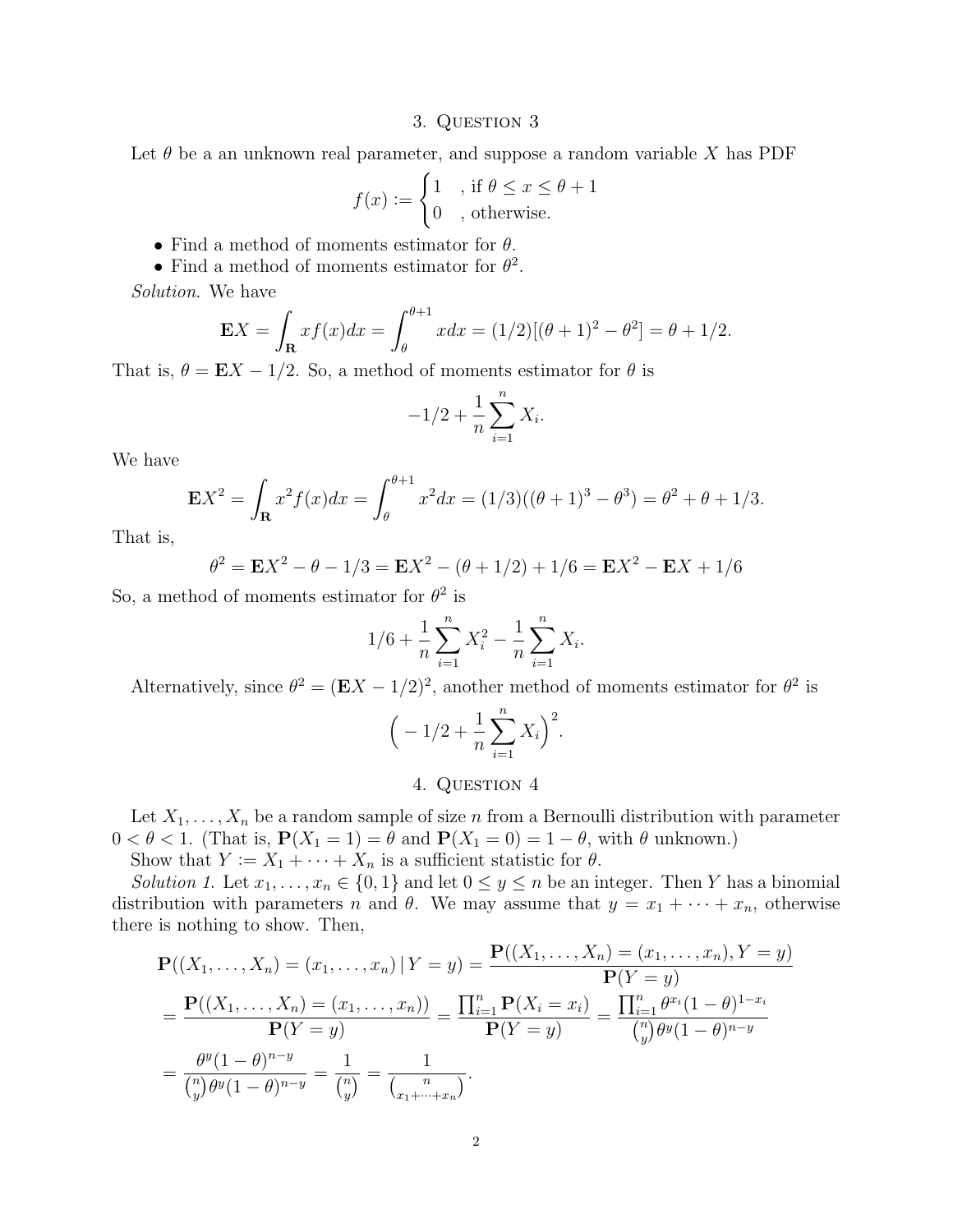Since the last expression does not depend on  $\theta$ , Y is sufficient for  $\theta$ .

Solution 2. Let  $x_1, \ldots, x_n \in \{0, 1\}$ . Then

$$
\mathbf{P}((X_1, ..., X_n) = (x_1, ..., x_n)) = \mathbf{P}((X_1, ..., X_n) = (x_1, ..., x_n), Y = y)
$$
  
=  $\mathbf{P}((X_1, ..., X_n) = (x_1, ..., x_n)) = \prod_{i=1}^n \mathbf{P}(X_i = x_i),$  by independence  
=  $\prod_{i=1}^n \theta^{x_i} (1 - \theta)^{1 - x_i} = (1 - \theta)^n \cdot [\theta / (1 - \theta)]^{\sum_{i=1}^n x_i}$ 

That is, we can write the joint distribution of  $X_1, \ldots, X_n$  in the form  $g_{\theta}(t(x)) \cdot h(x)$  for all  $x = (x_1, \ldots, x_n) \in \{0, 1\}^n$ , where

$$
g_{\theta}(w) := (1 - \theta)^n \cdot [\theta/(1 - \theta)]^w
$$
,  $h(x) := 1$ ,  $t(x) := \sum_{i=1}^n x_i$ .

So, from the factorization theorem,  $t(X) = X_1 + \cdots + X_n$  is sufficient for  $\theta$ .

#### 5. Question 5

Consider a population of 30,000 people, where half of them are given a vaccine for a disease. Suppose all 30,000 people are exposed to a virus causing the disease. We observe that 90 of the unvaccinated people catch the disease, while 5 of the vaccinated people catch the disease.

Consider the following statement:

"If we have a population of 30,000 people exposed to the virus, with half of them vaccinated, then the number of infections of vaccinated people, divided by the number of infections of unvaccinated people, is less than 15/100."

Is the statement true with greater than 90% certainty? Justify your answer.

(Assume that each person's ability to catch the disease is independent of each other person's ability to catch the disease.)

(Hint: the estimated probability of a vaccinated person getting the disease is 5/15, 000, and the estimated probability of an unvaccinated person getting the disease is 90/15, 000.)

(Hint: use the Central Limit Theorem. If Z is a standard Gaussian, then  $P(|Z| \leq 2) \approx$ (mm. use the Central Limit The<br>.9545. Also,  $\sqrt{5} \approx 2.23$ ,  $\sqrt{90} \approx 9.5$ .)

Solution. Let  $X_i$  be the indicator random variable which is 1 if the  $i^{th}$  vaccinated person catches the disease and 0 if not, for all  $i \in \{1, 2, \ldots, 15, 000\}$ . Let  $Y_i$  be the indicator random variable which is 1 if the  $i<sup>th</sup>$  unvaccinated person catches the disease and 0 if not, for all  $i \in \{1, 2, ..., 15, 000\}$ . Then we are assuming the  $X_1, X_2, ..., Y_1, Y_2, ...$  are i.i.d. with  $P(X_1 = 1) = p = 5/15,000$  and thus  $E[X_1] = p \text{ var}(X_1) = p(1 - p)$ . Also,  $P(Y_1 = 1) = q$  $90/15,000$  and thus  $\mathbf{E}[Y_1] = q \text{ var}(Y_1) = q(1 - q)$ . The statement can be written as

$$
\frac{X_1 + \dots + X_{15000}}{Y_1 + \dots + Y_{15000}} < .15. \tag{*}
$$

Then by the central limit theorem, we have

$$
\mathbf{P}\left(-2 \le \frac{X_1 + \dots + X_{15,000} - 15,000p}{\sqrt{15,000p(1-p)}} \le 2\right) \approx .9545
$$